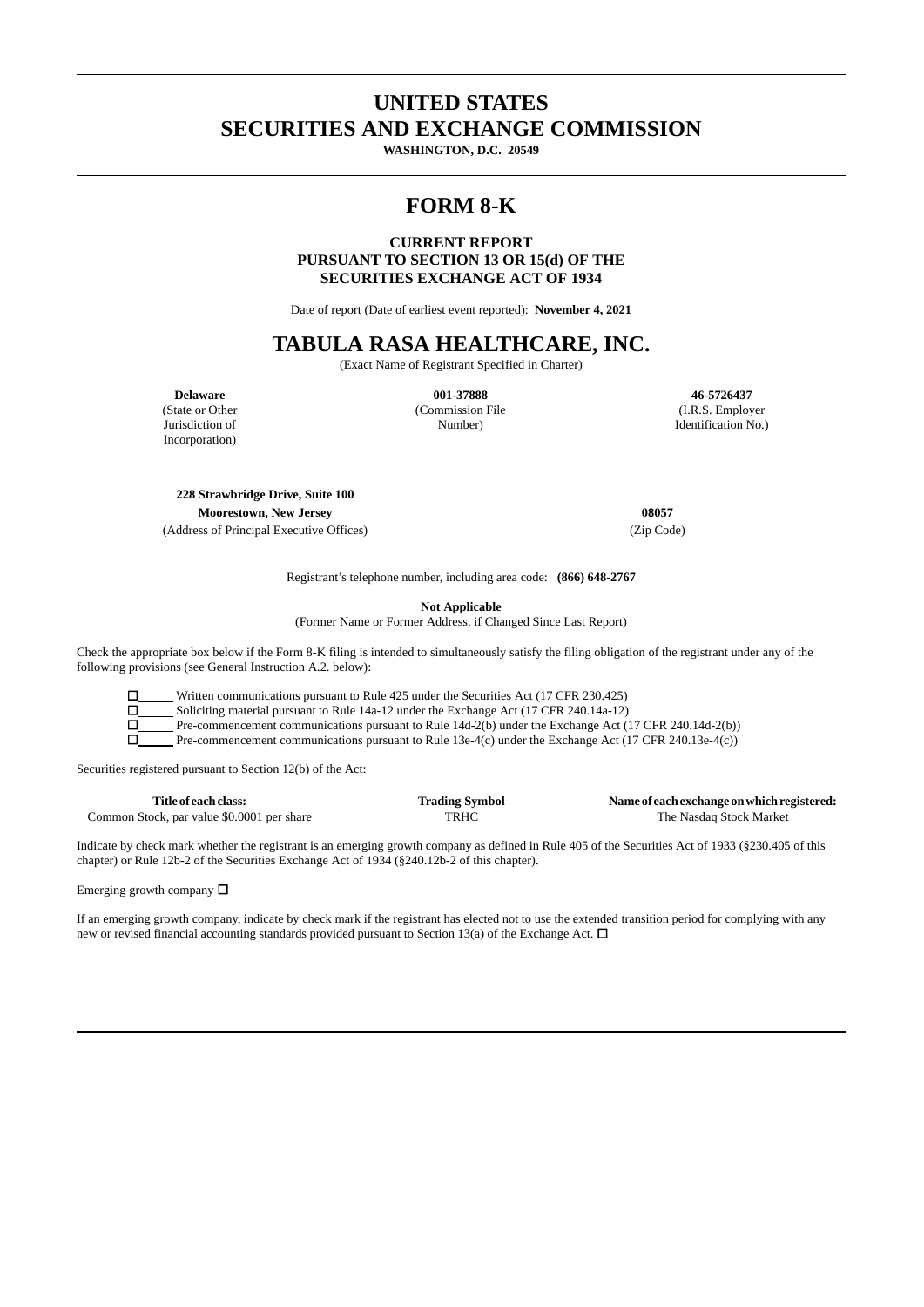#### **Item 2.02. Results of Operations and Financial Condition.**

On November 4, 2021, Tabula Rasa HealthCare, Inc. issued a press release announcing its 2021 third quarter results. The press release is being furnished with this Current Report on Form 8-K as Exhibit 99.1 and is hereby incorporated herein by reference.

The information provided in this Item 2.02 (including Exhibit 99.1) of this Current Report on Form 8-K is being furnished and shall not be deemed to be "filed" for the purposes of Section 18 of the Securities Exchange Act of 1934, as amended (the "Exchange Act"), or otherwise subject to the liabilities of that Section. The information in this Current Report shall not be deemed to be incorporated by reference in any filing made by Tabula Rasa HealthCare, Inc. pursuant to the Securities Act of 1933, as amended, or the Exchange Act, other than to the extent that such filing incorporates by reference any or all of such information by express reference thereto.

## **Item 9.01. Financial Statements and Exhibits.**

(d) Exhibits.

| <b>Exhibit Number</b> | Description                                                             |
|-----------------------|-------------------------------------------------------------------------|
| 99.1                  | Press release of Tabula Rasa HealthCare, Inc. issued November 4, 2021   |
| 104                   | Cover Page Interactive Data File (embedded within Inline XBRL document) |

# 2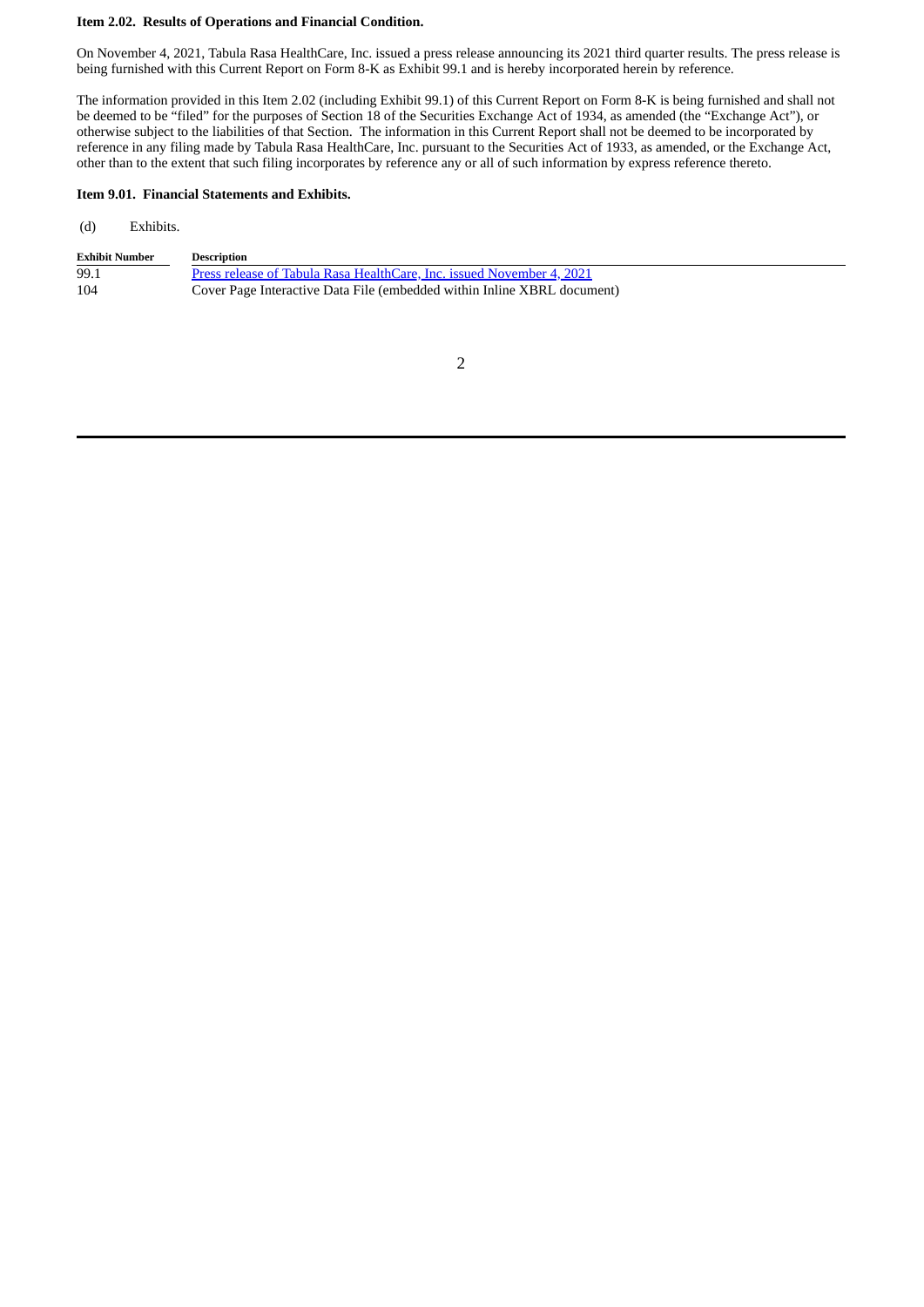# **SIGNATURE**

Pursuant to the requirements of the Securities Exchange Act of 1934, the registrant has duly caused this report to be signed on its behalf by the undersigned hereunto duly authorized.

# **TABULA RASA HEALTHCARE, INC.**

By: /s/ Dr. Calvin H. Knowlton

Dr. Calvin H. Knowlton Chief Executive Officer

Dated: November 4, 2021

3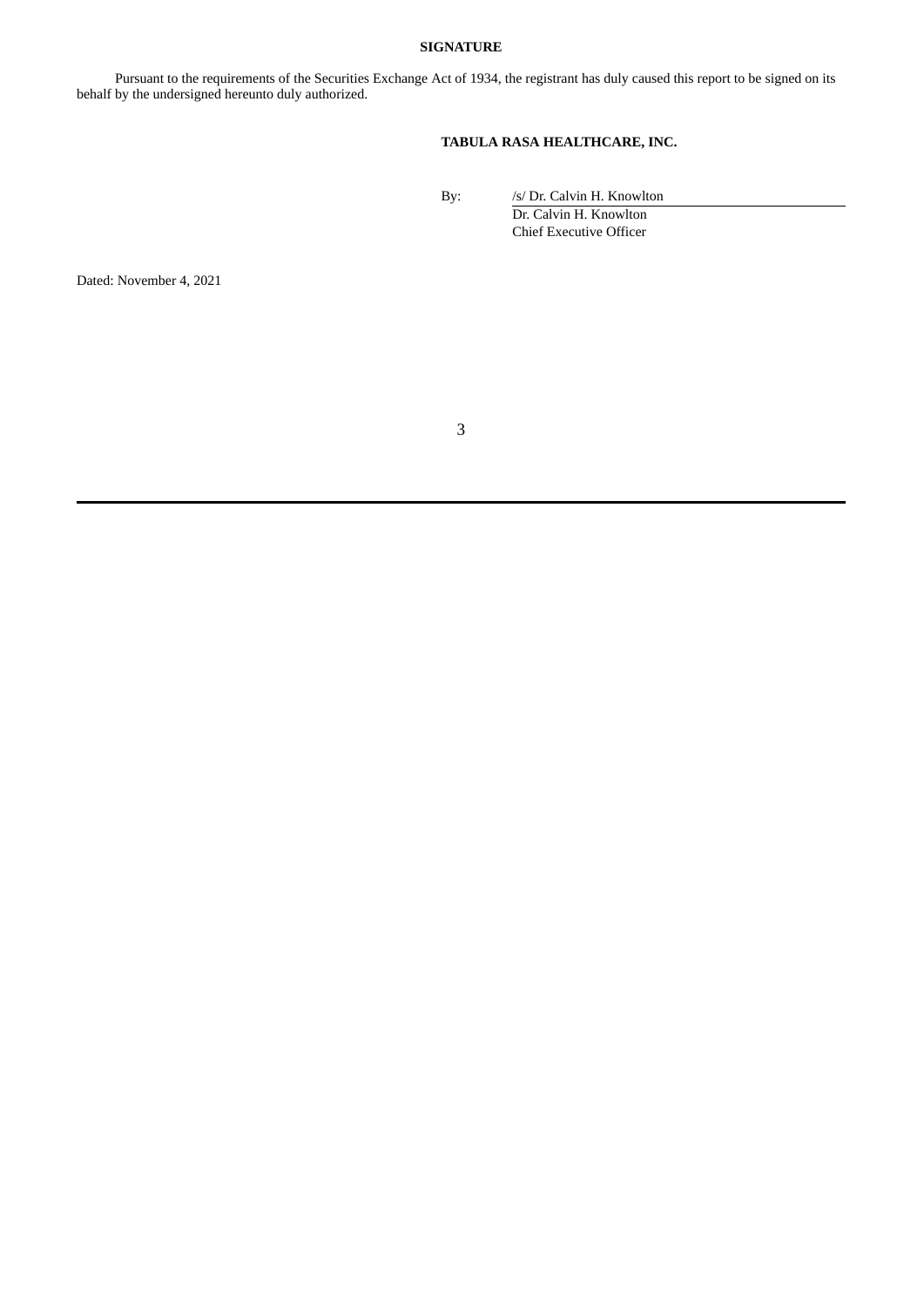#### **Tabula Rasa HealthCare Reports Third Quarter 2021 Results**

- <span id="page-3-0"></span>● *Third quarter revenue grew 23% year-over-year to \$86.6 million.*
- *Third quarter organic revenue growth of 17% compares with 1% during the first half of 2021.*
- *MedWise HealthCare software subscriptions revenue of \$11.8 million increased 16% year-over-year and 17% on a sequential basis as compared to the second quarter of 2021.*

MOORESTOWN, N.J., November 4, 2021 /PRNewswire/ -- Tabula Rasa HealthCare, Inc. ("TRHC") (Nasdaq: TRHC), a leading healthcare technology company advancing the safe use of medications, today reported financial results for the third quarter ended September 30, 2021.

"Our improved third quarter revenue growth was driven by continued strength in PACE and our CareVention HealthCare segment. While I am pleased with our markedly improved organic growth, we are not satisfied with these results and are taking a number of important steps to better position the company to deliver higher growth in 2022 and ultimately increase shareholder value," said Calvin H. Knowlton, PhD, TRHC's Chief Executive Officer, Chairman and Founder.

### **Third Quarter 2021 Financial Results**

All comparisons, unless otherwise noted, are to the three months ended September 30, 2020.

- **Total revenue** Total revenue of \$86.6 million increased 23% compared to \$70.5 million in 2020. Total revenue included product revenue of \$50.6 million, an increase of 29%, and solutions (i.e., software and services) revenue of \$36.0 million, an increase of 15%. The October 2020 acquisition of Personica contributed 6% of inorganic growth during the third quarter.
- **Total revenue by segment**
	- o CareVention HealthCare revenue increased 29% to \$65.0 million, comprised of \$50.3 million of PACE product revenue (up 29%) and \$14.7 million of PACE solutions revenue (up 31%). Personica contributed 8% of inorganic growth to overall segment growth and continues to perform in line with our original projections. Our net PACE enrollment for the third quarter represented a continuation of the strong recovery that began in March 2021 with third quarter net enrollment increasing more than three-fold as compared with the third quarter of 2020.
	- MedWise HealthCare revenue increased 7% to \$21.6 million, primarily comprised of software subscriptions revenue of \$11.8 million (up 16%), in-line with our expectations, and medication safety services revenue of \$9.5 million (down 4%). Medication safety services revenue fell short of our internal projections with the primary factor being hiring challenges within our tele-pharmacy call centers. As of today, we are adequately staffed to deliver on our fourth quarter medication safety services revenue projections.
- **GAAP net loss** Net loss was \$17.1 million compared to a net loss of \$21.6 million with the improvement driven by a \$16.1 million increase in total revenue, offset by a \$14.2 million, or 19%, increase in combined cost of revenue, research and development, sales and marketing, and general and administrative expenses.
- **Non-GAAP Adjusted EBITDA** Non-GAAP Adjusted EBITDA of \$5.7 million (6.6% margin) increased 12% as compared with \$5.1 million (7.2% margin) in 2020. Our investments across the business, led by sales and marketing expenses, have moderated in recent quarters but remain elevated when compared to 2020.
- **Non-GAAP Adjusted EBITDA by segment -** Excluding \$10.9 million of shared services:
	- o CareVention HealthCare non-GAAP Adjusted EBITDA of \$14.0 million (21.6% margin) increased 10% as compared to \$12.7 million (25.3% margin) a year ago.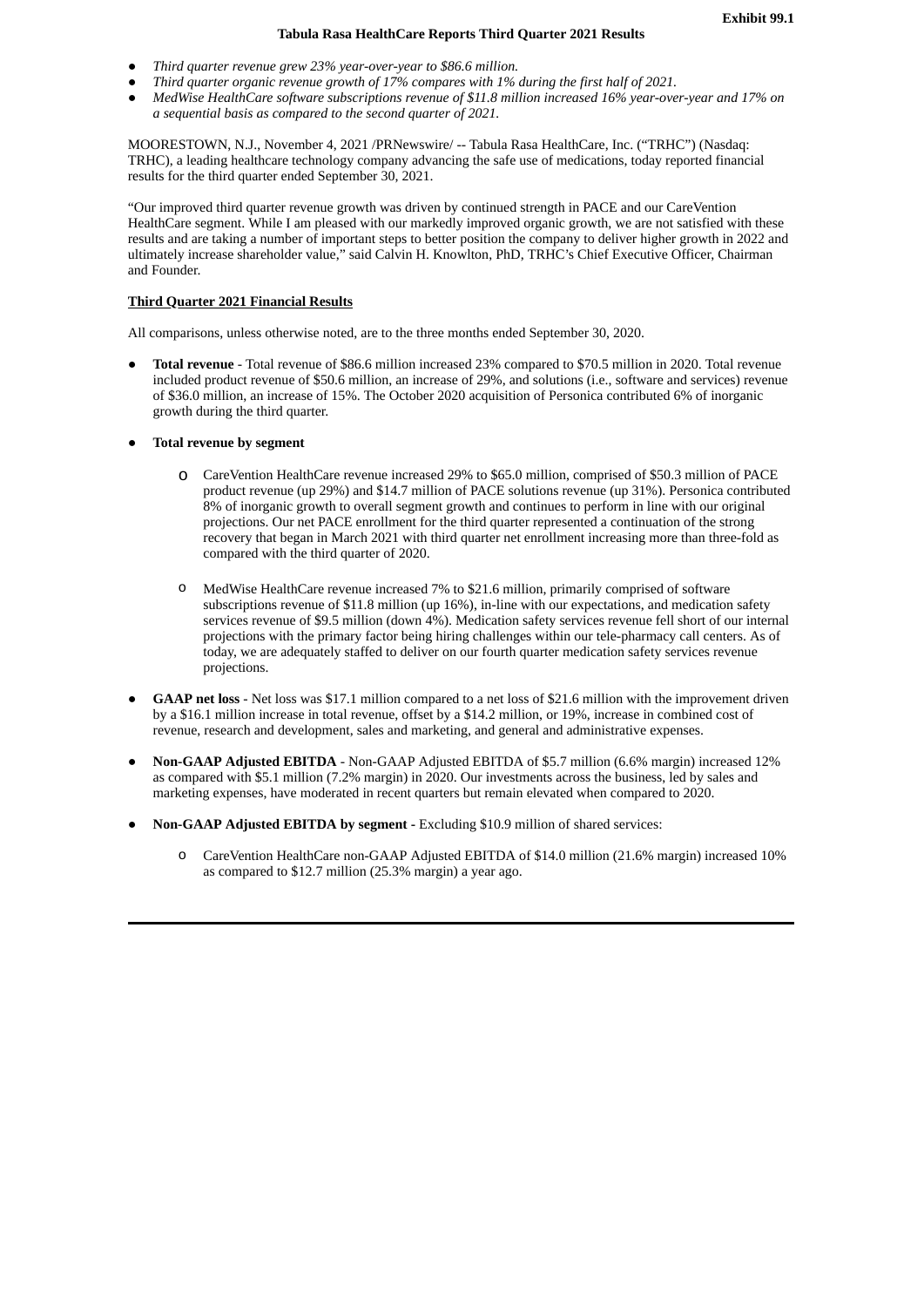o MedWise HealthCare non-GAAP Adjusted EBITDA of \$2.6 million (12.1% margin) increased 159% as compared to \$1.0 million (5.0% margin) a year ago.

A reconciliation of generally accepted accounting principles ("GAAP") in the United States to non-GAAP results has been provided in this press release in the accompanying tables. An explanation of these measures is also included below under the heading "Non-GAAP Financial Measures."

## **Future Outlook**

Based on current market conditions and our expectations as of today, we are introducing fourth quarter 2021 guidance and revised full year 2021 guidance, as summarized below.

## **For the fourth quarter 2021, we expect:**

- Total revenue in the range of \$84 million to \$86 million represents growth of 9% to 12%, all of which is organic.
- Adjusted EBITDA in the range of \$4 million to \$5 million as compared with \$4.7 million a year ago.

## **For the full year 2021, we expect:**

- Total revenue in the range of \$329.6 million to \$331.6 million represents growth of 11% to 12% with organic growth of 7%.
- Adjusted EBITDA in the range of \$19.3 million to \$20.3 million as compared with \$21.8 million a year ago

|                        |                                  | Three Months Ended December 31, 2021 |    |        | Year Ended December 31, 2021 |        |    |             |  |
|------------------------|----------------------------------|--------------------------------------|----|--------|------------------------------|--------|----|-------------|--|
|                        |                                  | LOW                                  |    | HIGH   |                              | LOW    |    | <b>HIGH</b> |  |
|                        | (in millions except percentages) |                                      |    |        |                              |        |    |             |  |
| Total revenue          |                                  | 84.0                                 | \$ | 86.0   |                              | 329.6  |    | 331.6       |  |
| Year over year growth  |                                  | $9\%$                                |    | $12\%$ |                              | $11\%$ |    | 12 %        |  |
| GAAP net loss          |                                  | (19.8)                               | \$ | (18.8) |                              | (77.5) | \$ | (76.5)      |  |
| Adjusted EBITDA        |                                  | 4.0                                  |    | 5.0    |                              | 19.3   |    | 20.3        |  |
| Adjusted EBITDA margin |                                  | $5\%$                                |    | 6 %    |                              | 6 %    |    | $6\%$       |  |

## **Quarterly Conference Call**

The third quarter 2021 earnings conference call and webcast will be held tomorrow, Friday, November 5, 2021, at 8:30 a.m. ET. The conference call can be accessed by dialing 844-413-0947 for U.S. participants or 216-562-0423 for international participants, and referencing passcode 5917496 or via a live audio webcast available online at TRHC's investor website (ir.trhc.com). An audio webcast replay will be available approximately two hours after completion of the call for a period of 90 days thereafter at ir.trhc.com and a replay will be available for seven days by dialing 855- 859-2056 for U.S. participants or 404-537-3406 for international participants and referencing passcode 5917496.

## **About Tabula Rasa HealthCare**

Tabula Rasa HealthCare (TRHC) provides medication safety solutions that empower healthcare professionals and consumers to optimize medication regimens, combatting medication overload and reducing adverse drug events – the fourth leading cause of death in the U.S. TRHC's proprietary technology solutions, including DoseMeRx™ and MedWise®, improve patient outcomes, reduce hospitalizations, and lower healthcare costs. TRHC's extensive clinical tele-pharmacy network improves care for patients nationwide. Its solutions are trusted by health plans and pharmacies to help drive value-based care. For more information, visit TRHC.com.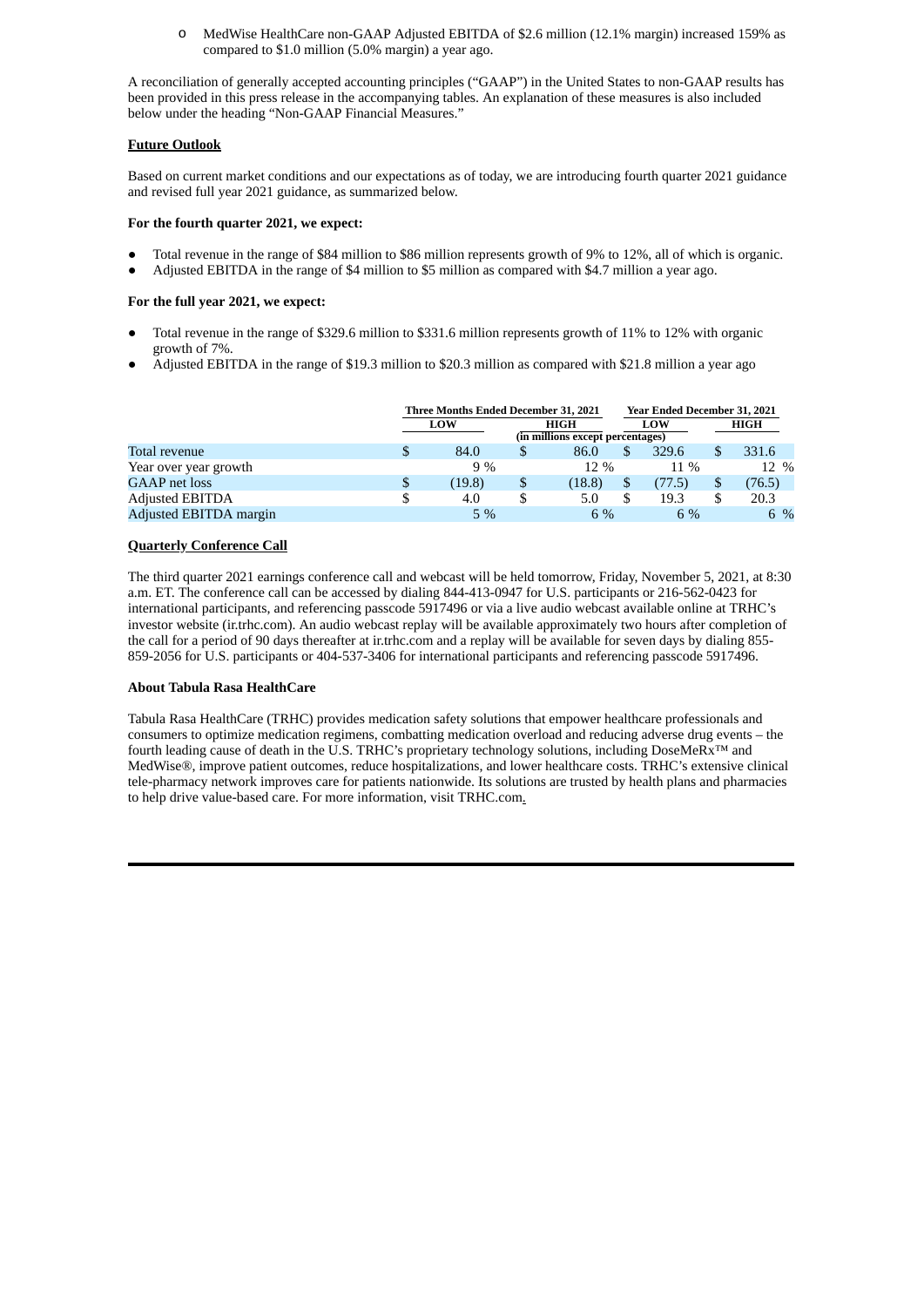#### **Non-GAAP Financial Measures**

In addition to reporting all financial information required in accordance with GAAP, TRHC is also reporting Adjusted EBITDA, Adjusted EBITDA margin, and Adjusted Diluted EPS, each of which is considered a non-GAAP financial measure. Generally, a non-GAAP financial measure is a numerical measure of a company's performance or financial position that either excludes or includes amounts that are not normally excluded or included in the most directly comparable measure calculated and presented in accordance with GAAP.

Adjusted EBITDA consists of net income or loss excluding certain other expenses, which includes interest expense, provision (benefit) for income tax, depreciation and amortization, change in fair value of acquisition-related contingent consideration expense, settlement costs, severance expense incurred in 2021 related to a realignment of resources, acquisition-related expense, and stock-based compensation expense. TRHC defines Adjusted EBITDA margin as Adjusted EBITDA as a percentage of revenue. TRHC defines Adjusted Diluted EPS as net income or loss before fair value adjustments for acquisition-related contingent consideration, amortization of acquired intangibles, amortization of debt discount and issuance costs, settlement costs, severance expense incurred in 2021 related to a realignment of resources, stock-based compensation expense, and the tax impact of those items using a normalized tax rate on pre-tax income (loss) adjusted for those items expressed on a per share basis using weighted average diluted shares outstanding. TRHC considers acquisition-related expense to include non-recurring direct transaction and integration costs, severance, and the impact of purchase accounting adjustments related to the fair value of acquired deferred revenue. TRHC believes the exclusion of these items assists in providing a more complete understanding of the company's underlying operations results and trends and allows for comparability with TRHC's peer company index and industry and to be more consistent with TRHC's expected capital structure on a going forward basis. Please note that other companies may define their non-GAAP financial measures differently than TRHC.

TRHC presents these non-GAAP financial measures in this release because it considers them to be important supplemental measures of performance. TRHC uses these non-GAAP financial measures for planning purposes, including analysis of the company's performance against prior periods, the preparation of operating budgets and determination of appropriate levels of operating and capital investments. TRHC believes that these non-GAAP financial measures provide additional insight for analysts and investors in evaluating the company's financial and operational performance. TRHC also intends to provide these non-GAAP financial measures as part of the company's future earnings discussions and, therefore, their inclusion should provide consistency in the company's financial reporting.

Non-GAAP financial measures have limitations as an analytical tool. Investors are encouraged to review the reconciliation of Adjusted EBITDA and Adjusted Diluted EPS to their most directly comparable GAAP measures provided in this release, including in the accompanying tables.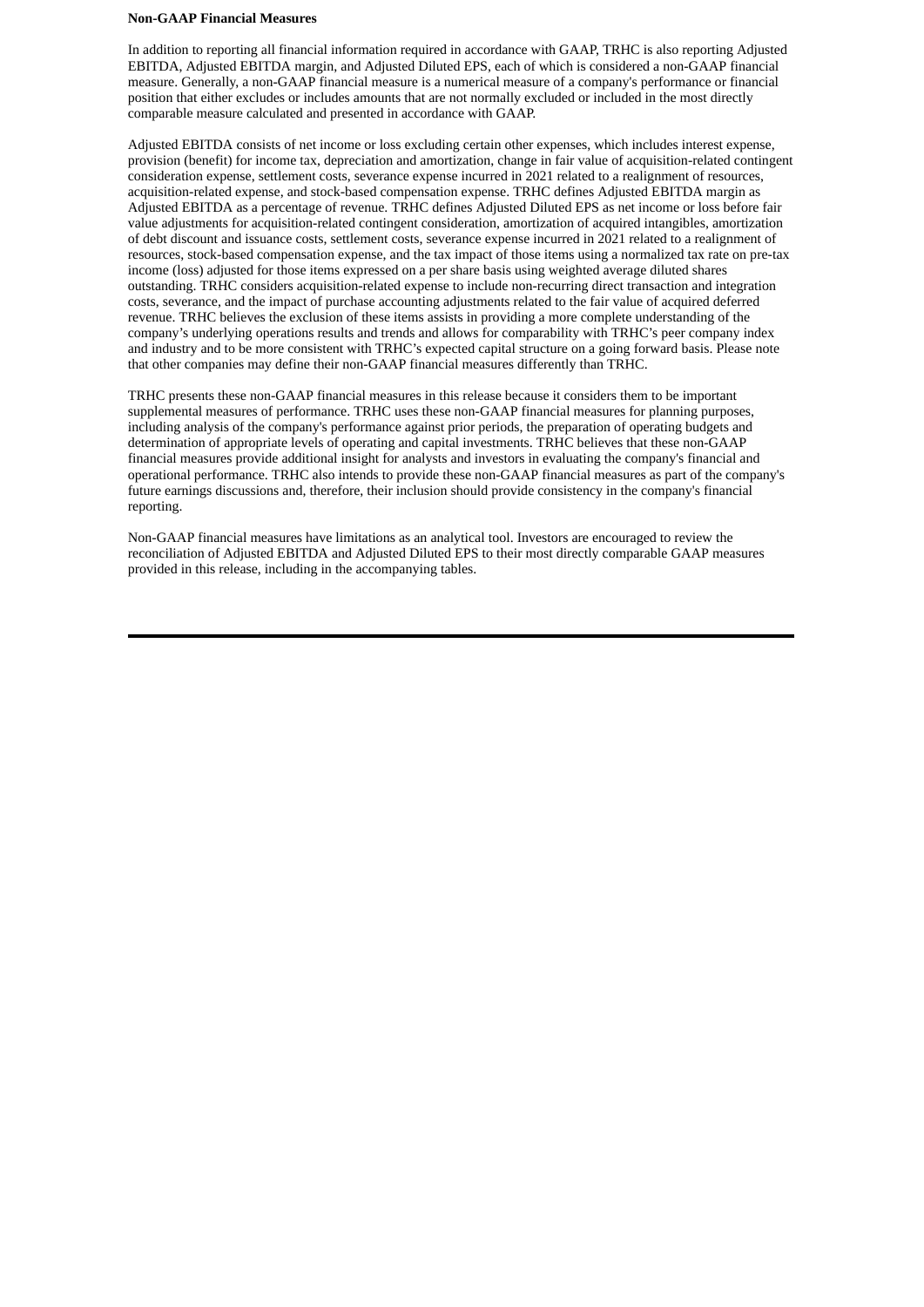#### **Safe Harbor Statement**

This press release includes forward-looking statements within the meaning of Section 27A of the Securities Act of 1933, as amended, and Section 21E of the Securities Exchange Act of 1934, as amended, that we believe to be reasonable as of today's date. Forward-looking statements give current expectations or forecasts of future events or our future financial or operating performance, and include TRHC's expectations regarding healthcare regulations, industry trends, available opportunities to TRHC, the financial and operating performance of TRHC, the impacts of the COVID-19 pandemic and TRHC's expectations for the remainder of 2021. Such statements are identified by use of the words "anticipates," "believes," "estimates," "expects," "intends," "plans," "predicts," "projects," "should," and similar expressions. These forward-looking statements are based on management's good-faith expectations, judgements and assumptions as of the date of this press release. Actual results might differ materially from those explicit or implicit in the forward-looking statements. Important factors that could cause actual results to differ materially include: the impacts of the ongoing COVID-19 pandemic and other health epidemics; our continuing losses and need to achieve profitability; fluctuations in our financial results; the acceptance and use of our products and services by PACE organizations; the need to innovate and provide useful products and services; risks related to changing healthcare and other applicable governmental regulations; our ability to maintain relationships with a specified drug wholesaler; increasing consolidation in the healthcare industry; managing our growth effectively; our ability to adequately protect our intellectual property; the requirements of being a public company; our ability to recognize the expected benefits from acquisitions on a timely basis or at all; and the other risk factors set forth from time to time in our filings with the Securities and Exchange Commission ("SEC"), including those factors discussed under the caption "Risk Factors" in our most recent annual report on Form 10-K, filed with the SEC on February 26, 2021, and in subsequent reports filed with or furnished to the SEC, copies of which are available free of charge within the Investor Relations section of the Tabula Rasa HealthCare website http://ir.trhc.com or upon request from our Investor Relations Department. Tabula Rasa HealthCare assumes no obligation and does not intend to update these forward-looking statements, except as required by law, to reflect events or circumstances occurring after today's date.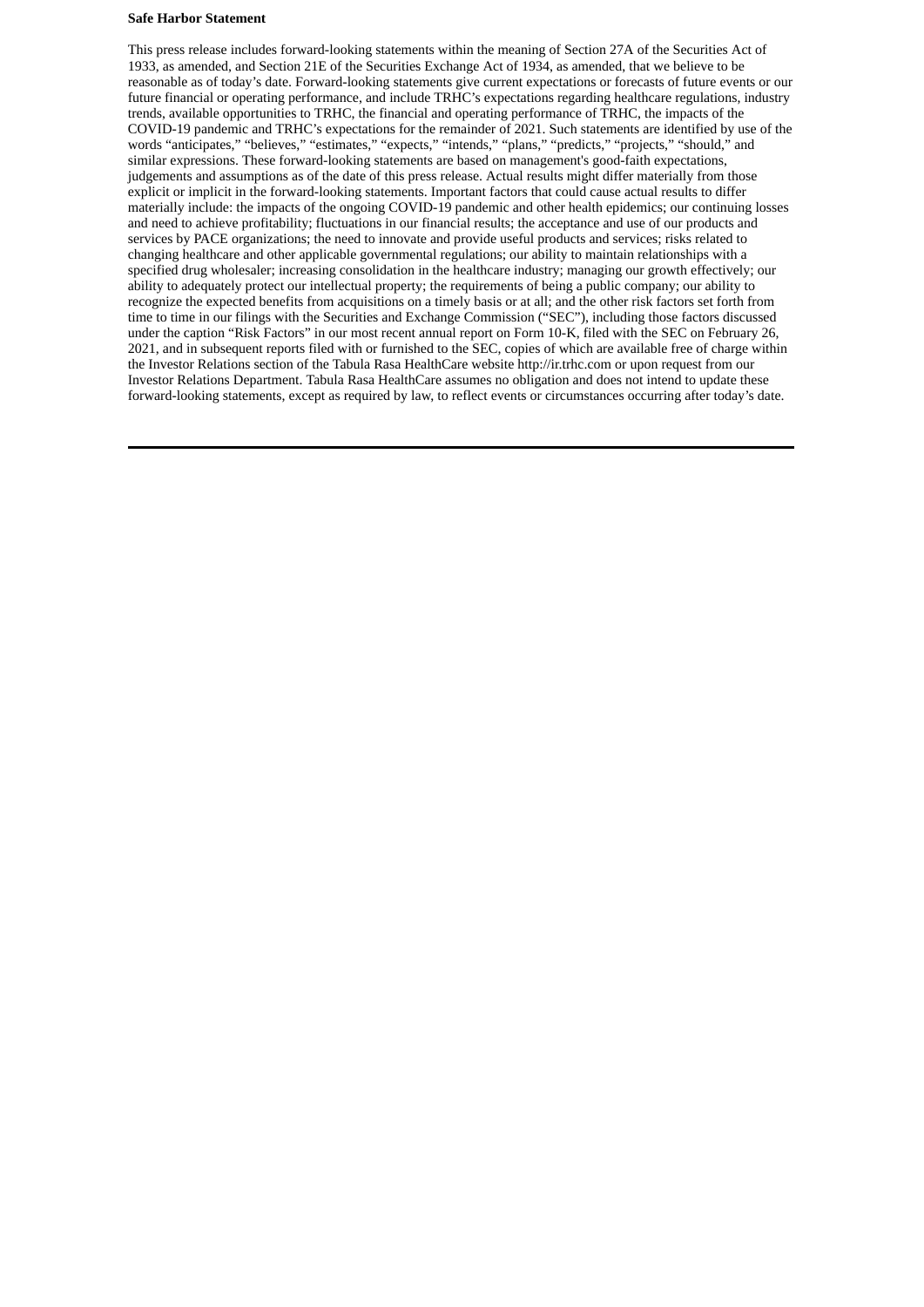#### **TABULA RASA HEALTHCARE, INC. UNAUDITED CONSOLIDATED BALANCE SHEETS (In thousands)**

| <b>Assets</b><br>Current assets:<br>Cash<br>\$<br>\$<br>23,362<br>11,347<br>Restricted cash<br>4,014<br>5,170<br>31,736<br>32,516<br>Accounts receivable, net<br>4,261<br>Inventories<br>5,127<br>5,344<br>3,739<br>Prepaid expenses<br>Client claims receivable<br>15,284<br>14,412<br>9,752<br>Other current assets<br>15,398<br>88,250<br>93.212<br>Total current assets<br>13,234<br>15,070<br>Property and equipment, net<br>Operating lease right-of-use assets<br>21,935<br>21,711<br>Software development costs, net<br>40,297<br>27,882<br>Goodwill<br>170,835<br>170,862<br>Intangible assets, net<br>183,094<br>161,626<br>Other assets<br>2.609<br>4,801<br>\$<br>\$<br>500,978<br>514,440<br><b>Total assets</b><br>Liabilities and stockholders' equity<br>Current liabilities:<br>\$<br>\$<br>Current portion of finance leases<br>$\overline{4}$<br>4,706<br>Current operating lease liabilities<br>4,402<br>Acquisition-related contingent consideration<br>166<br>Acquisition-related notes payable<br>3,995<br>16,662<br>Accounts payable<br>13,019<br>11,245<br>Client claims payable<br>8,157<br>7,773<br>Accrued expenses and other liabilities<br>35,443<br>31,968<br><b>Total current liabilities</b><br>65,320<br>72,220<br>Line of credit<br>27,500<br>10,000<br>239,285<br>Long-term debt, net<br>318,969<br>Noncurrent operating lease liabilities<br>20,152<br>20,381<br>Deferred income tax liability, net<br>3,354<br>1,226<br>Other long-term liabilities<br>563<br>671<br>433,730<br>345,911<br><b>Total liabilities</b><br>Stockholders' equity:<br>Common stock<br>$\overline{2}$<br>2<br>Treasury stock<br>(4,292)<br>(4,018)<br>Additional paid-in capital<br>310,514<br>352,445<br>Accumulated deficit<br>(238, 976)<br>(179,900)<br>67,248<br>Total stockholders' equity<br>168,529<br>\$<br>500,978<br>\$<br>514,440<br>Total liabilities and stockholders' equity |  | September 30,<br>2021 |  | December 31,<br>2020 |
|------------------------------------------------------------------------------------------------------------------------------------------------------------------------------------------------------------------------------------------------------------------------------------------------------------------------------------------------------------------------------------------------------------------------------------------------------------------------------------------------------------------------------------------------------------------------------------------------------------------------------------------------------------------------------------------------------------------------------------------------------------------------------------------------------------------------------------------------------------------------------------------------------------------------------------------------------------------------------------------------------------------------------------------------------------------------------------------------------------------------------------------------------------------------------------------------------------------------------------------------------------------------------------------------------------------------------------------------------------------------------------------------------------------------------------------------------------------------------------------------------------------------------------------------------------------------------------------------------------------------------------------------------------------------------------------------------------------------------------------------------------------------------------------------------------------------------------------------------------------------------------------------------------|--|-----------------------|--|----------------------|
|                                                                                                                                                                                                                                                                                                                                                                                                                                                                                                                                                                                                                                                                                                                                                                                                                                                                                                                                                                                                                                                                                                                                                                                                                                                                                                                                                                                                                                                                                                                                                                                                                                                                                                                                                                                                                                                                                                            |  |                       |  |                      |
|                                                                                                                                                                                                                                                                                                                                                                                                                                                                                                                                                                                                                                                                                                                                                                                                                                                                                                                                                                                                                                                                                                                                                                                                                                                                                                                                                                                                                                                                                                                                                                                                                                                                                                                                                                                                                                                                                                            |  |                       |  |                      |
|                                                                                                                                                                                                                                                                                                                                                                                                                                                                                                                                                                                                                                                                                                                                                                                                                                                                                                                                                                                                                                                                                                                                                                                                                                                                                                                                                                                                                                                                                                                                                                                                                                                                                                                                                                                                                                                                                                            |  |                       |  |                      |
|                                                                                                                                                                                                                                                                                                                                                                                                                                                                                                                                                                                                                                                                                                                                                                                                                                                                                                                                                                                                                                                                                                                                                                                                                                                                                                                                                                                                                                                                                                                                                                                                                                                                                                                                                                                                                                                                                                            |  |                       |  |                      |
|                                                                                                                                                                                                                                                                                                                                                                                                                                                                                                                                                                                                                                                                                                                                                                                                                                                                                                                                                                                                                                                                                                                                                                                                                                                                                                                                                                                                                                                                                                                                                                                                                                                                                                                                                                                                                                                                                                            |  |                       |  |                      |
|                                                                                                                                                                                                                                                                                                                                                                                                                                                                                                                                                                                                                                                                                                                                                                                                                                                                                                                                                                                                                                                                                                                                                                                                                                                                                                                                                                                                                                                                                                                                                                                                                                                                                                                                                                                                                                                                                                            |  |                       |  |                      |
|                                                                                                                                                                                                                                                                                                                                                                                                                                                                                                                                                                                                                                                                                                                                                                                                                                                                                                                                                                                                                                                                                                                                                                                                                                                                                                                                                                                                                                                                                                                                                                                                                                                                                                                                                                                                                                                                                                            |  |                       |  |                      |
|                                                                                                                                                                                                                                                                                                                                                                                                                                                                                                                                                                                                                                                                                                                                                                                                                                                                                                                                                                                                                                                                                                                                                                                                                                                                                                                                                                                                                                                                                                                                                                                                                                                                                                                                                                                                                                                                                                            |  |                       |  |                      |
|                                                                                                                                                                                                                                                                                                                                                                                                                                                                                                                                                                                                                                                                                                                                                                                                                                                                                                                                                                                                                                                                                                                                                                                                                                                                                                                                                                                                                                                                                                                                                                                                                                                                                                                                                                                                                                                                                                            |  |                       |  |                      |
|                                                                                                                                                                                                                                                                                                                                                                                                                                                                                                                                                                                                                                                                                                                                                                                                                                                                                                                                                                                                                                                                                                                                                                                                                                                                                                                                                                                                                                                                                                                                                                                                                                                                                                                                                                                                                                                                                                            |  |                       |  |                      |
|                                                                                                                                                                                                                                                                                                                                                                                                                                                                                                                                                                                                                                                                                                                                                                                                                                                                                                                                                                                                                                                                                                                                                                                                                                                                                                                                                                                                                                                                                                                                                                                                                                                                                                                                                                                                                                                                                                            |  |                       |  |                      |
|                                                                                                                                                                                                                                                                                                                                                                                                                                                                                                                                                                                                                                                                                                                                                                                                                                                                                                                                                                                                                                                                                                                                                                                                                                                                                                                                                                                                                                                                                                                                                                                                                                                                                                                                                                                                                                                                                                            |  |                       |  |                      |
|                                                                                                                                                                                                                                                                                                                                                                                                                                                                                                                                                                                                                                                                                                                                                                                                                                                                                                                                                                                                                                                                                                                                                                                                                                                                                                                                                                                                                                                                                                                                                                                                                                                                                                                                                                                                                                                                                                            |  |                       |  |                      |
|                                                                                                                                                                                                                                                                                                                                                                                                                                                                                                                                                                                                                                                                                                                                                                                                                                                                                                                                                                                                                                                                                                                                                                                                                                                                                                                                                                                                                                                                                                                                                                                                                                                                                                                                                                                                                                                                                                            |  |                       |  |                      |
|                                                                                                                                                                                                                                                                                                                                                                                                                                                                                                                                                                                                                                                                                                                                                                                                                                                                                                                                                                                                                                                                                                                                                                                                                                                                                                                                                                                                                                                                                                                                                                                                                                                                                                                                                                                                                                                                                                            |  |                       |  |                      |
|                                                                                                                                                                                                                                                                                                                                                                                                                                                                                                                                                                                                                                                                                                                                                                                                                                                                                                                                                                                                                                                                                                                                                                                                                                                                                                                                                                                                                                                                                                                                                                                                                                                                                                                                                                                                                                                                                                            |  |                       |  |                      |
|                                                                                                                                                                                                                                                                                                                                                                                                                                                                                                                                                                                                                                                                                                                                                                                                                                                                                                                                                                                                                                                                                                                                                                                                                                                                                                                                                                                                                                                                                                                                                                                                                                                                                                                                                                                                                                                                                                            |  |                       |  |                      |
|                                                                                                                                                                                                                                                                                                                                                                                                                                                                                                                                                                                                                                                                                                                                                                                                                                                                                                                                                                                                                                                                                                                                                                                                                                                                                                                                                                                                                                                                                                                                                                                                                                                                                                                                                                                                                                                                                                            |  |                       |  |                      |
|                                                                                                                                                                                                                                                                                                                                                                                                                                                                                                                                                                                                                                                                                                                                                                                                                                                                                                                                                                                                                                                                                                                                                                                                                                                                                                                                                                                                                                                                                                                                                                                                                                                                                                                                                                                                                                                                                                            |  |                       |  |                      |
|                                                                                                                                                                                                                                                                                                                                                                                                                                                                                                                                                                                                                                                                                                                                                                                                                                                                                                                                                                                                                                                                                                                                                                                                                                                                                                                                                                                                                                                                                                                                                                                                                                                                                                                                                                                                                                                                                                            |  |                       |  |                      |
|                                                                                                                                                                                                                                                                                                                                                                                                                                                                                                                                                                                                                                                                                                                                                                                                                                                                                                                                                                                                                                                                                                                                                                                                                                                                                                                                                                                                                                                                                                                                                                                                                                                                                                                                                                                                                                                                                                            |  |                       |  |                      |
|                                                                                                                                                                                                                                                                                                                                                                                                                                                                                                                                                                                                                                                                                                                                                                                                                                                                                                                                                                                                                                                                                                                                                                                                                                                                                                                                                                                                                                                                                                                                                                                                                                                                                                                                                                                                                                                                                                            |  |                       |  |                      |
|                                                                                                                                                                                                                                                                                                                                                                                                                                                                                                                                                                                                                                                                                                                                                                                                                                                                                                                                                                                                                                                                                                                                                                                                                                                                                                                                                                                                                                                                                                                                                                                                                                                                                                                                                                                                                                                                                                            |  |                       |  |                      |
|                                                                                                                                                                                                                                                                                                                                                                                                                                                                                                                                                                                                                                                                                                                                                                                                                                                                                                                                                                                                                                                                                                                                                                                                                                                                                                                                                                                                                                                                                                                                                                                                                                                                                                                                                                                                                                                                                                            |  |                       |  |                      |
|                                                                                                                                                                                                                                                                                                                                                                                                                                                                                                                                                                                                                                                                                                                                                                                                                                                                                                                                                                                                                                                                                                                                                                                                                                                                                                                                                                                                                                                                                                                                                                                                                                                                                                                                                                                                                                                                                                            |  |                       |  |                      |
|                                                                                                                                                                                                                                                                                                                                                                                                                                                                                                                                                                                                                                                                                                                                                                                                                                                                                                                                                                                                                                                                                                                                                                                                                                                                                                                                                                                                                                                                                                                                                                                                                                                                                                                                                                                                                                                                                                            |  |                       |  |                      |
|                                                                                                                                                                                                                                                                                                                                                                                                                                                                                                                                                                                                                                                                                                                                                                                                                                                                                                                                                                                                                                                                                                                                                                                                                                                                                                                                                                                                                                                                                                                                                                                                                                                                                                                                                                                                                                                                                                            |  |                       |  |                      |
|                                                                                                                                                                                                                                                                                                                                                                                                                                                                                                                                                                                                                                                                                                                                                                                                                                                                                                                                                                                                                                                                                                                                                                                                                                                                                                                                                                                                                                                                                                                                                                                                                                                                                                                                                                                                                                                                                                            |  |                       |  |                      |
|                                                                                                                                                                                                                                                                                                                                                                                                                                                                                                                                                                                                                                                                                                                                                                                                                                                                                                                                                                                                                                                                                                                                                                                                                                                                                                                                                                                                                                                                                                                                                                                                                                                                                                                                                                                                                                                                                                            |  |                       |  |                      |
|                                                                                                                                                                                                                                                                                                                                                                                                                                                                                                                                                                                                                                                                                                                                                                                                                                                                                                                                                                                                                                                                                                                                                                                                                                                                                                                                                                                                                                                                                                                                                                                                                                                                                                                                                                                                                                                                                                            |  |                       |  |                      |
|                                                                                                                                                                                                                                                                                                                                                                                                                                                                                                                                                                                                                                                                                                                                                                                                                                                                                                                                                                                                                                                                                                                                                                                                                                                                                                                                                                                                                                                                                                                                                                                                                                                                                                                                                                                                                                                                                                            |  |                       |  |                      |
|                                                                                                                                                                                                                                                                                                                                                                                                                                                                                                                                                                                                                                                                                                                                                                                                                                                                                                                                                                                                                                                                                                                                                                                                                                                                                                                                                                                                                                                                                                                                                                                                                                                                                                                                                                                                                                                                                                            |  |                       |  |                      |
|                                                                                                                                                                                                                                                                                                                                                                                                                                                                                                                                                                                                                                                                                                                                                                                                                                                                                                                                                                                                                                                                                                                                                                                                                                                                                                                                                                                                                                                                                                                                                                                                                                                                                                                                                                                                                                                                                                            |  |                       |  |                      |
|                                                                                                                                                                                                                                                                                                                                                                                                                                                                                                                                                                                                                                                                                                                                                                                                                                                                                                                                                                                                                                                                                                                                                                                                                                                                                                                                                                                                                                                                                                                                                                                                                                                                                                                                                                                                                                                                                                            |  |                       |  |                      |
|                                                                                                                                                                                                                                                                                                                                                                                                                                                                                                                                                                                                                                                                                                                                                                                                                                                                                                                                                                                                                                                                                                                                                                                                                                                                                                                                                                                                                                                                                                                                                                                                                                                                                                                                                                                                                                                                                                            |  |                       |  |                      |
|                                                                                                                                                                                                                                                                                                                                                                                                                                                                                                                                                                                                                                                                                                                                                                                                                                                                                                                                                                                                                                                                                                                                                                                                                                                                                                                                                                                                                                                                                                                                                                                                                                                                                                                                                                                                                                                                                                            |  |                       |  |                      |
|                                                                                                                                                                                                                                                                                                                                                                                                                                                                                                                                                                                                                                                                                                                                                                                                                                                                                                                                                                                                                                                                                                                                                                                                                                                                                                                                                                                                                                                                                                                                                                                                                                                                                                                                                                                                                                                                                                            |  |                       |  |                      |
|                                                                                                                                                                                                                                                                                                                                                                                                                                                                                                                                                                                                                                                                                                                                                                                                                                                                                                                                                                                                                                                                                                                                                                                                                                                                                                                                                                                                                                                                                                                                                                                                                                                                                                                                                                                                                                                                                                            |  |                       |  |                      |
|                                                                                                                                                                                                                                                                                                                                                                                                                                                                                                                                                                                                                                                                                                                                                                                                                                                                                                                                                                                                                                                                                                                                                                                                                                                                                                                                                                                                                                                                                                                                                                                                                                                                                                                                                                                                                                                                                                            |  |                       |  |                      |
|                                                                                                                                                                                                                                                                                                                                                                                                                                                                                                                                                                                                                                                                                                                                                                                                                                                                                                                                                                                                                                                                                                                                                                                                                                                                                                                                                                                                                                                                                                                                                                                                                                                                                                                                                                                                                                                                                                            |  |                       |  |                      |
|                                                                                                                                                                                                                                                                                                                                                                                                                                                                                                                                                                                                                                                                                                                                                                                                                                                                                                                                                                                                                                                                                                                                                                                                                                                                                                                                                                                                                                                                                                                                                                                                                                                                                                                                                                                                                                                                                                            |  |                       |  |                      |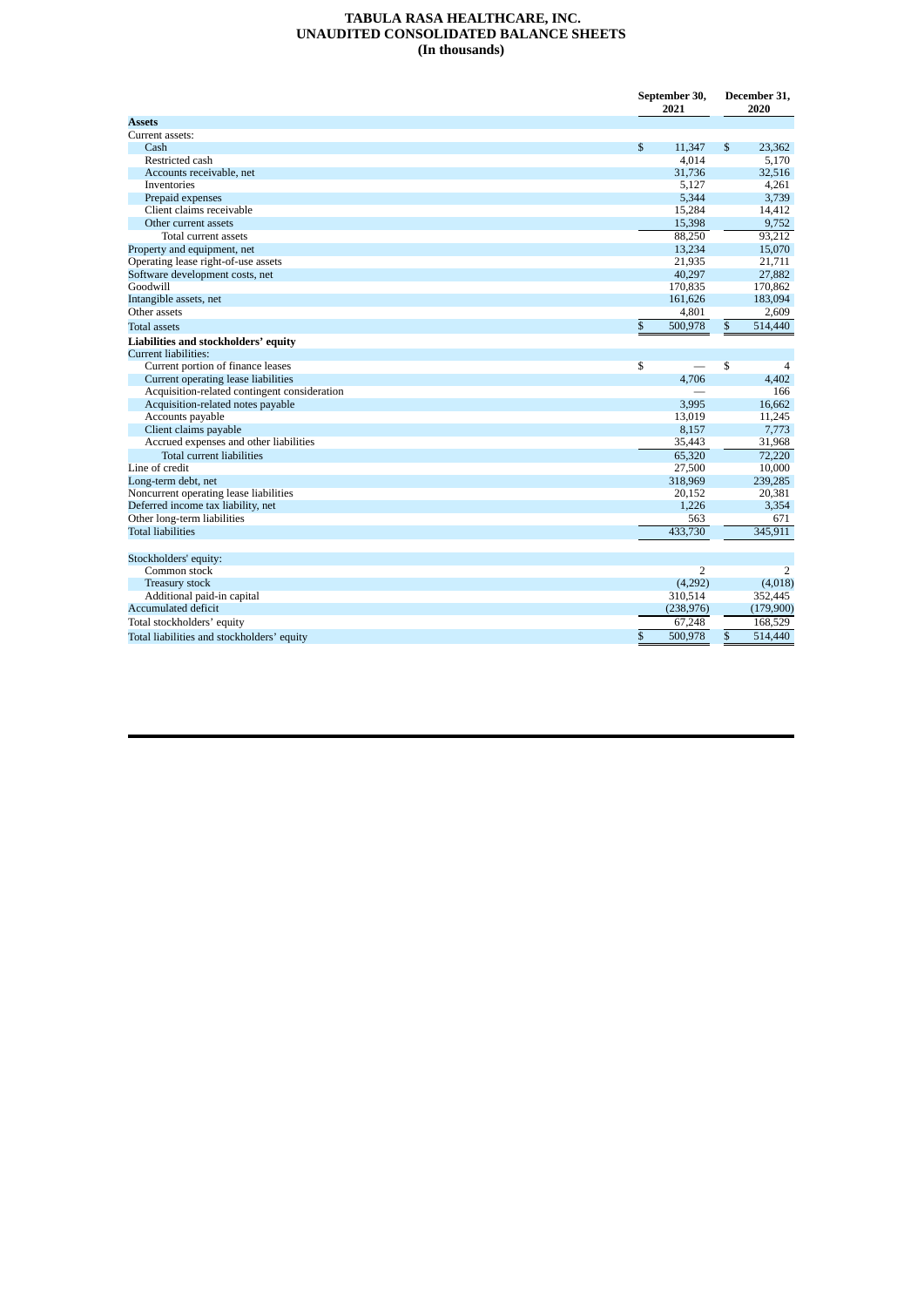#### **TABULA RASA HEALTHCARE, INC. UNAUDITED CONSOLIDATED STATEMENTS OF OPERATIONS (In thousands, except share and per share amounts)**

|                                                                              | <b>Three Months Ended</b><br>September 30, |                |  |               |  | <b>Nine Months Ended</b><br>September 30, |            |
|------------------------------------------------------------------------------|--------------------------------------------|----------------|--|---------------|--|-------------------------------------------|------------|
|                                                                              |                                            | 2021           |  | 2020          |  | 2021                                      | 2020       |
| Revenue:                                                                     |                                            |                |  |               |  |                                           |            |
| Product revenue                                                              | \$                                         | 50,636 \$      |  | 39,365 \$     |  | 139,496 \$                                | 115,825    |
| Service revenue                                                              |                                            | 35,950         |  | 31,141        |  | 106,079                                   | 104,342    |
| Total revenue                                                                |                                            | 86,586         |  | 70,506        |  | 245,575                                   | 220,167    |
| Cost of revenue, exclusive of depreciation and amortization shown below:     |                                            |                |  |               |  |                                           |            |
| Product cost                                                                 |                                            | 38,770         |  | 28,638        |  | 105,326                                   | 84,879     |
| Service cost                                                                 |                                            | 22,392         |  | 20,610        |  | 67,126                                    | 64,140     |
| Total cost of revenue, exclusive of depreciation and amortization            |                                            | 61,162         |  | 49,248        |  | 172,452                                   | 149,019    |
| Operating expenses:                                                          |                                            |                |  |               |  |                                           |            |
| Research and development                                                     |                                            | 4,984          |  | 5,101         |  | 14,893                                    | 13,750     |
| Sales and marketing                                                          |                                            | 6,218          |  | 5,030         |  | 18,786                                    | 15,597     |
| General and administrative                                                   |                                            | 16,870         |  | 15,620        |  | 54,360                                    | 48,914     |
| Change in fair value of acquisition-related contingent consideration expense |                                            |                |  | 2,005         |  |                                           | 2,605      |
| Depreciation and amortization                                                |                                            | 12,099         |  | 12,199        |  | 35,343                                    | 32,323     |
| Total operating expenses                                                     |                                            | 40,171         |  | 39,955        |  | 123,382                                   | 113,189    |
| Loss from operations                                                         |                                            | (14, 747)      |  | (18, 697)     |  | (50, 259)                                 | (42, 041)  |
| Interest expense, net                                                        |                                            | 2,230          |  | 4,722         |  | 6,959                                     | 14,000     |
| Loss before income taxes                                                     |                                            | (16, 977)      |  | (23, 419)     |  | (57,218)                                  | (56, 041)  |
| Income tax expense (benefit)                                                 |                                            | 134            |  | (1,830)       |  | 466                                       | (5,705)    |
| Net loss                                                                     | \$                                         | $(17, 111)$ \$ |  | $(21,589)$ \$ |  | $(57,684)$ \$                             | (50, 336)  |
| Net loss per share, basic and diluted                                        |                                            | $(0.73)$ \$    |  | $(0.99)$ \$   |  | $(2.48)$ \$                               | (2.33)     |
| Weighted average common shares outstanding, basic and diluted                |                                            | 23,407,391     |  | 21,779,808    |  | 23,230,138                                | 21,571,214 |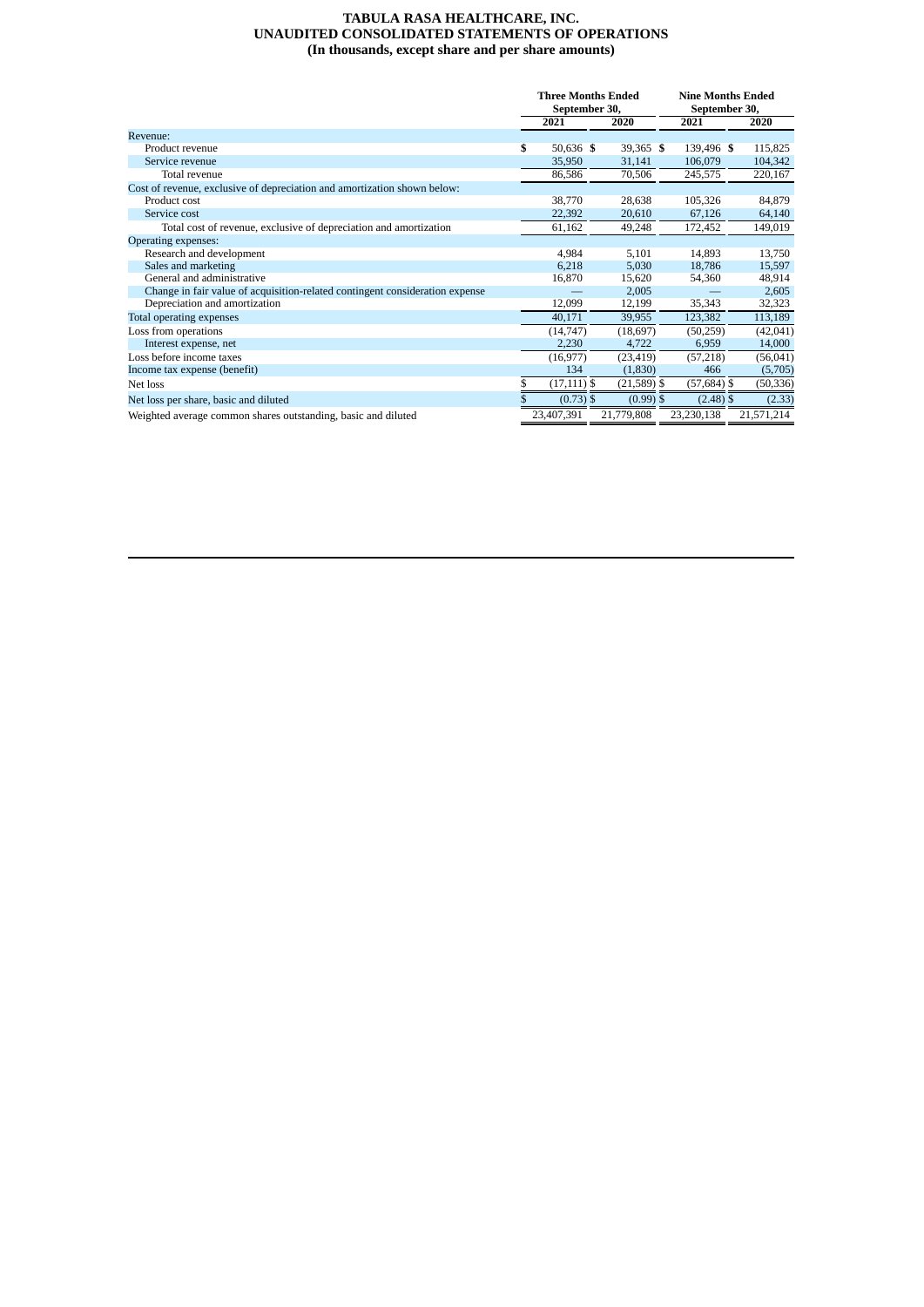#### **TABULA RASA HEALTHCARE, INC. UNAUDITED CONSOLIDATED STATEMENTS OF CASH FLOWS (In thousands)**

|                                                                                 |                 | <b>Nine Months Ended</b><br>September 30, |
|---------------------------------------------------------------------------------|-----------------|-------------------------------------------|
|                                                                                 | 2021            | 2020                                      |
| <b>Cash flows from operating activities:</b>                                    |                 |                                           |
| Net loss                                                                        | \$<br>(57, 684) | \$<br>(50, 336)                           |
| Adjustments to reconcile net loss to net cash provided by operating activities: |                 |                                           |
| Depreciation and amortization                                                   | 35,343          | 32,323                                    |
| Amortization of deferred financing costs and debt discount                      | 1.714           | 9,925                                     |
| Deferred taxes                                                                  | 337             | (5,705)                                   |
| Stock-based compensation                                                        | 28.962          | 22,408                                    |
| Change in fair value of acquisition-related contingent consideration            |                 | 2,605                                     |
| Acquisition-related contingent consideration paid                               | (67)            | (2,390)                                   |
| Other noncash items                                                             | 9               | (70)                                      |
| Changes in operating assets and liabilities, net of effect from acquisitions:   |                 |                                           |
| Accounts receivable, net                                                        | 789             | (3,220)                                   |
| <b>Inventories</b>                                                              | (866)           | (494)                                     |
| Prepaid expenses and other current assets                                       | (6,084)         | 7,209                                     |
| Client claims receivables                                                       | (872)           |                                           |
| Other assets                                                                    | (2,604)         | (382)                                     |
| Accounts payable                                                                | 1,587           | (1,432)                                   |
| Accrued expenses and other liabilities                                          | 2,138           | (5,408)                                   |
| Client claims payables                                                          | 423             |                                           |
| Other long-term liabilities                                                     | (108)           | 315                                       |
| Net cash provided by operating activities                                       | 3.017           | 5,348                                     |
| <b>Cash flows from investing activities:</b>                                    |                 |                                           |
| Purchases of property and equipment                                             | (1,611)         | (2,537)                                   |
| Software development costs                                                      | (22, 649)       | (13,734)                                  |
| Net cash used in investing activities                                           | (24, 260)       | (16,271)                                  |
| <b>Cash flows from financing activities:</b>                                    |                 |                                           |
| Proceeds from exercise of stock options                                         | 3.683           | 3.225                                     |
| Payments for employee taxes for shares withheld                                 |                 | (2,993)                                   |
| Payments for debt financing costs                                               | (8)             | (38)                                      |
| Borrowings on line of credit                                                    | 17,500          |                                           |
| Payment of acquisition-related notes payable                                    | (13,000)        |                                           |
| Payments of acquisition-related contingent consideration                        | (99)            | (3,504)                                   |
| Repayments of long-term debt and finance leases                                 | (4)             | (54)                                      |
| Net cash provided by (used in) financing activities                             | 8,072           | (3,364)                                   |
| Net decrease in cash and restricted cash                                        | (13, 171)       | (14, 287)                                 |
| Cash and restricted cash, beginning of period                                   | 28,532          | 46,581                                    |
|                                                                                 |                 |                                           |
| Cash and restricted cash, end of period                                         | \$<br>15,361    | \$<br>32,294                              |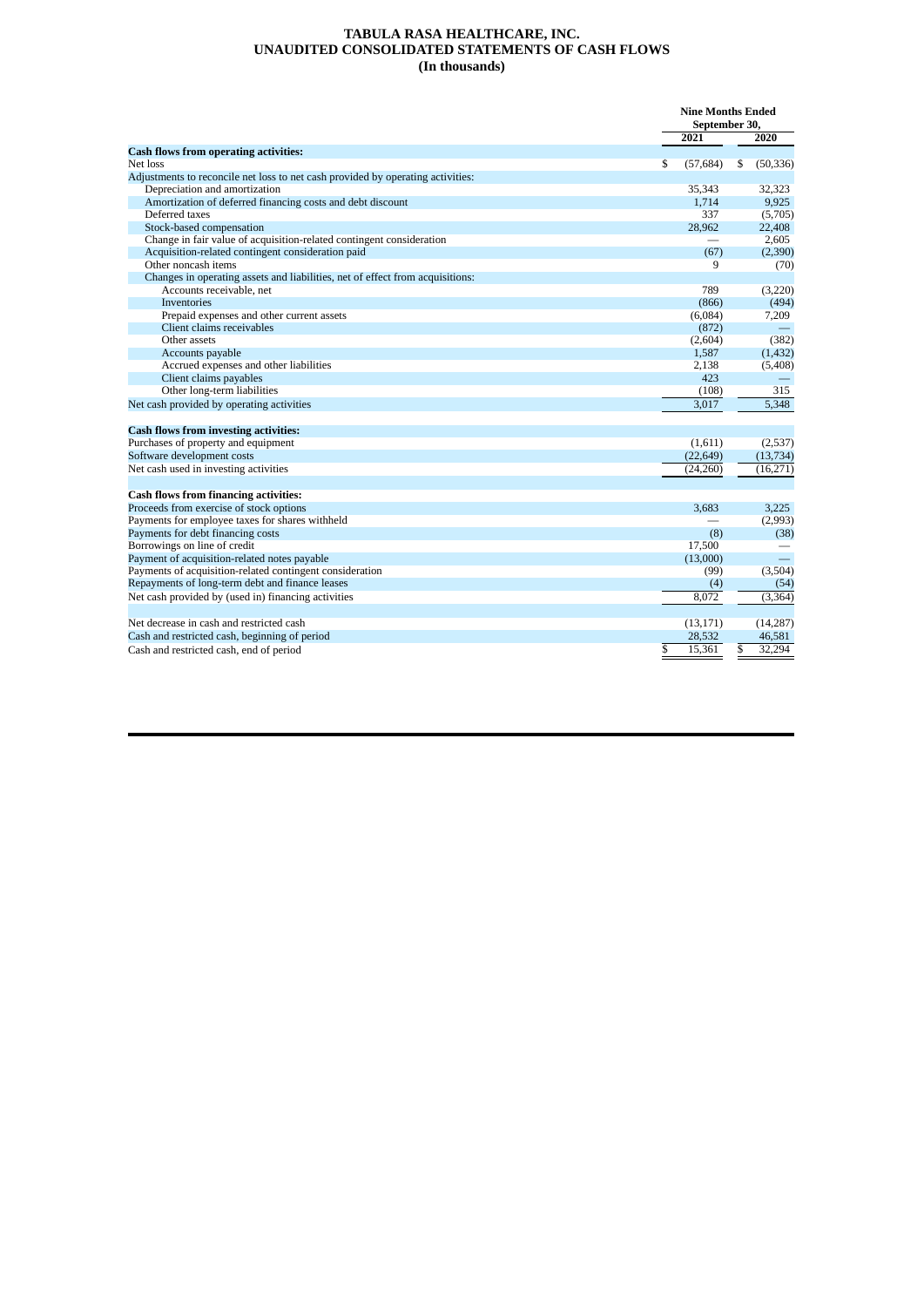#### **TABULA RASA HEALTHCARE, INC. UNAUDITED SEGMENT RESULTS (In thousands)**

|                                     | <b>Three Months Ended</b> |  | <b>Nine Months Ended</b>  |              |                           |              |                           |  |
|-------------------------------------|---------------------------|--|---------------------------|--------------|---------------------------|--------------|---------------------------|--|
|                                     | <b>September 30, 2021</b> |  | <b>September 30, 2020</b> |              | <b>September 30, 2021</b> |              | <b>September 30, 2020</b> |  |
| Revenue                             |                           |  |                           |              |                           |              |                           |  |
| CareVention HealthCare:             |                           |  |                           |              |                           |              |                           |  |
| PACE product revenue                | \$<br>$50,321$ \$         |  | 39,086 \$                 |              | 139,021 \$                |              | 115,103                   |  |
| <b>PACE</b> solutions               | 14,707                    |  | 11,214                    |              | 42,973                    |              | 34,307                    |  |
| <b>Total CareVention HealthCare</b> | 65,028                    |  | 50,300                    |              | 181,994                   |              | 149,410                   |  |
| MedWise HealthCare:                 |                           |  |                           |              |                           |              |                           |  |
| Product revenue                     | 315                       |  | 279                       |              | 475                       |              | 722                       |  |
| Medication safety services          | 9,467                     |  | 9.817                     |              | 31,247                    |              | 39,844                    |  |
| Software subscription and services  | 11,776                    |  | 10,110                    |              | 31,859                    |              | 30,191                    |  |
| <b>Total MedWise HealthCare</b>     | 21,558                    |  | 20,206                    |              | 63,581                    |              | 70,757                    |  |
| <b>Total Revenue</b>                | \$<br>86,586 \$           |  | 70,506 \$                 |              | 245,575 \$                |              | 220,167                   |  |
| <b>Adjusted EBITDA</b>              |                           |  |                           |              |                           |              |                           |  |
| CareVention HealthCare              | \$<br>14,014 \$           |  | 12,735 \$                 |              | 40,983 \$                 |              | 36,560                    |  |
| MedWise HealthCare                  | 2,618                     |  | 1,009                     |              | 7,532                     |              | 8,537                     |  |
| <b>Shared Services</b>              | (10, 915)                 |  | (8,650)                   |              | (33,236)                  |              | (28,062)                  |  |
| <b>Total Adjusted EBITDA</b>        | \$<br>5,717 \$            |  | 5,094                     | $\mathbb{S}$ | 15,279                    | $\mathbb{S}$ | 17,035                    |  |
| <b>Adjusted EBITDA margin</b>       |                           |  |                           |              |                           |              |                           |  |
| CareVention HealthCare              | 21.6%                     |  | 25.3%                     |              | 22.5%                     |              | 24.5%                     |  |
| MedWise HealthCare                  | 12.1%                     |  | 5.0%                      |              | 11.8%                     |              | 12.1%                     |  |
| <b>Total Adjusted EBITDA margin</b> | 6.6%                      |  | 7.2%                      |              | 6.2%                      |              | 7.7%                      |  |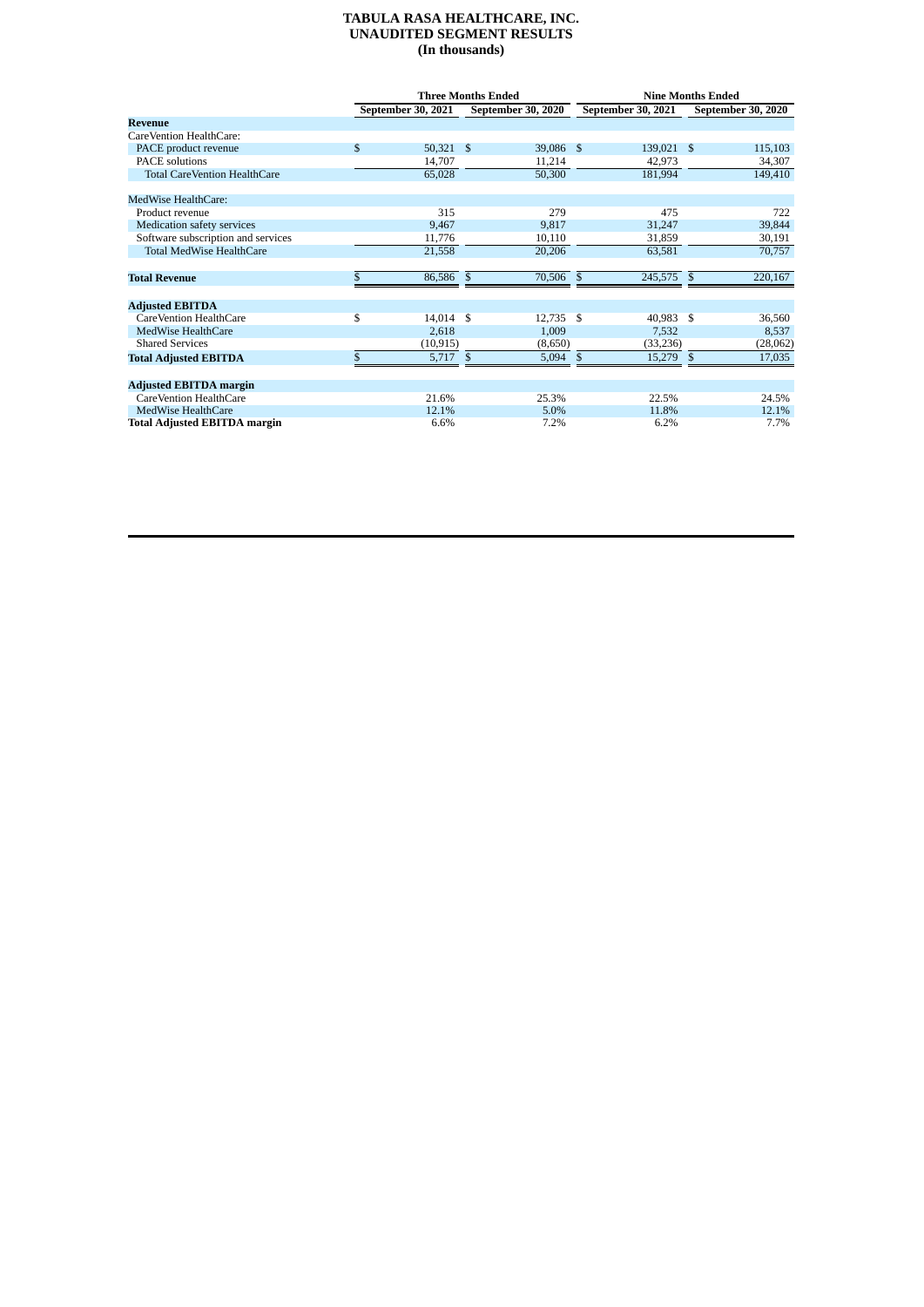### **TABULA RASA HEALTHCARE, INC. UNAUDITED RECONCILIATION OF GAAP TO NON-GAAP MEASURES (In thousands except share and per share amounts)**

|                                                        | <b>Three Months Ended September 30,</b> |                | <b>Nine Months Ended September 30,</b> |           |    |           |  |  |
|--------------------------------------------------------|-----------------------------------------|----------------|----------------------------------------|-----------|----|-----------|--|--|
|                                                        | 2021                                    | 2020           |                                        | 2021      |    | 2020      |  |  |
| <b>Reconciliation of Net Loss to Adjusted EBITDA</b>   |                                         |                |                                        |           |    |           |  |  |
| Net loss                                               | \$<br>(17, 111)                         | \$<br>(21,589) | - \$                                   | (57, 684) | S  | (50, 336) |  |  |
| Add:                                                   |                                         |                |                                        |           |    |           |  |  |
| Interest expense, net                                  | 2.230                                   | 4.722          |                                        | 6.959     |    | 14,000    |  |  |
| Income tax expense (benefit)                           | 134                                     | (1,830)        |                                        | 466       |    | (5,705)   |  |  |
| Depreciation and amortization                          | 12,099                                  | 12,199         |                                        | 35,343    |    | 32,323    |  |  |
| Change in fair value of acquisition-related contingent |                                         |                |                                        |           |    |           |  |  |
| consideration expense                                  |                                         | 2,005          |                                        |           |    | 2,605     |  |  |
| Settlement                                             |                                         |                |                                        | 500       |    |           |  |  |
| Severance expense                                      | 354                                     | 917            |                                        | 516       |    | 917       |  |  |
| Acquisition-related expense                            |                                         | 572            |                                        | 217       |    | 823       |  |  |
| Stock-based compensation expense                       | 8,011                                   | 8,098          |                                        | 28,962    |    | 22,408    |  |  |
| <b>Adjusted EBITDA</b>                                 | 5,717                                   | 5,094          |                                        | 15,279    |    | 17,035    |  |  |
|                                                        |                                         |                |                                        |           |    |           |  |  |
| Total revenue                                          | \$<br>86,586                            | \$<br>70,506   | \$.                                    | 245.575   | \$ | 220,167   |  |  |
| Adjusted EBITDA margin                                 | 6.6%                                    | 7.2%           |                                        | 6.2%      |    | 7.7%      |  |  |

|                                                                                 |                                                         |        | <b>Three Months Ended September 30,</b> |           |             |              | <b>Nine Months Ended September 30,</b>  |              |  |  |
|---------------------------------------------------------------------------------|---------------------------------------------------------|--------|-----------------------------------------|-----------|-------------|--------------|-----------------------------------------|--------------|--|--|
|                                                                                 | 2021<br>2020<br>(In thousands except per share amounts) |        |                                         |           | 2021        |              | 2020                                    |              |  |  |
| Reconciliation of diluted net loss per share to                                 |                                                         |        |                                         |           |             |              | (In thousands except per share amounts) |              |  |  |
| <b>Adjusted Diluted EPS</b>                                                     |                                                         |        |                                         |           |             |              |                                         |              |  |  |
| GAAP net loss, basic and diluted, and net loss                                  |                                                         |        |                                         |           |             |              |                                         |              |  |  |
| per share, basic and diluted                                                    | \$(17,111)                                              | (0.73) | (21,589)                                | \$ (0.99) | \$ (57,684) | S.<br>(2.48) | (50, 336)<br>S.                         | (2.33)<br>S. |  |  |
| Adjustments:                                                                    |                                                         |        |                                         |           |             |              |                                         |              |  |  |
| Change in fair value of acquisition-related<br>contingent consideration expense |                                                         |        | 2,005                                   |           |             |              | 2,605                                   |              |  |  |
| Amortization of acquired intangibles                                            | 7,060                                                   |        | 8,291                                   |           | 21,468      |              | 21,936                                  |              |  |  |
| Amortization of debt discount and issuance                                      |                                                         |        |                                         |           |             |              |                                         |              |  |  |
| costs                                                                           | 406                                                     |        | 3,280                                   |           | 1,310       |              | 9,647                                   |              |  |  |
| <b>Settlement</b>                                                               |                                                         |        |                                         |           | 500         |              |                                         |              |  |  |
| Severance expense                                                               | 354                                                     |        | 917                                     |           | 516         |              | 917                                     |              |  |  |
| Acquisition-related expense                                                     |                                                         |        | 572                                     |           | 217         |              | 823                                     |              |  |  |
| Stock-based compensation expense                                                | 8,011                                                   |        | 8,098                                   |           | 28,962      |              | 22,408                                  |              |  |  |
| Impact to income taxes (1)                                                      | 439                                                     |        | (1,762)                                 |           | 1,588       |              | (6,306)                                 |              |  |  |
| Adjusted net (loss) income and Adjusted<br><b>Diluted EPS</b>                   | (841)                                                   | (0.04) | (188)                                   | (0.01)    | (3, 123)    | (0.13)<br>S  | 1,694                                   | 0.07         |  |  |

(1) The impact to taxes was calculated using a normalized statutory tax rate applied to pre-tax income or loss adjusted for the respective items above and then subtracting or adding the tax benefit or provision, respective